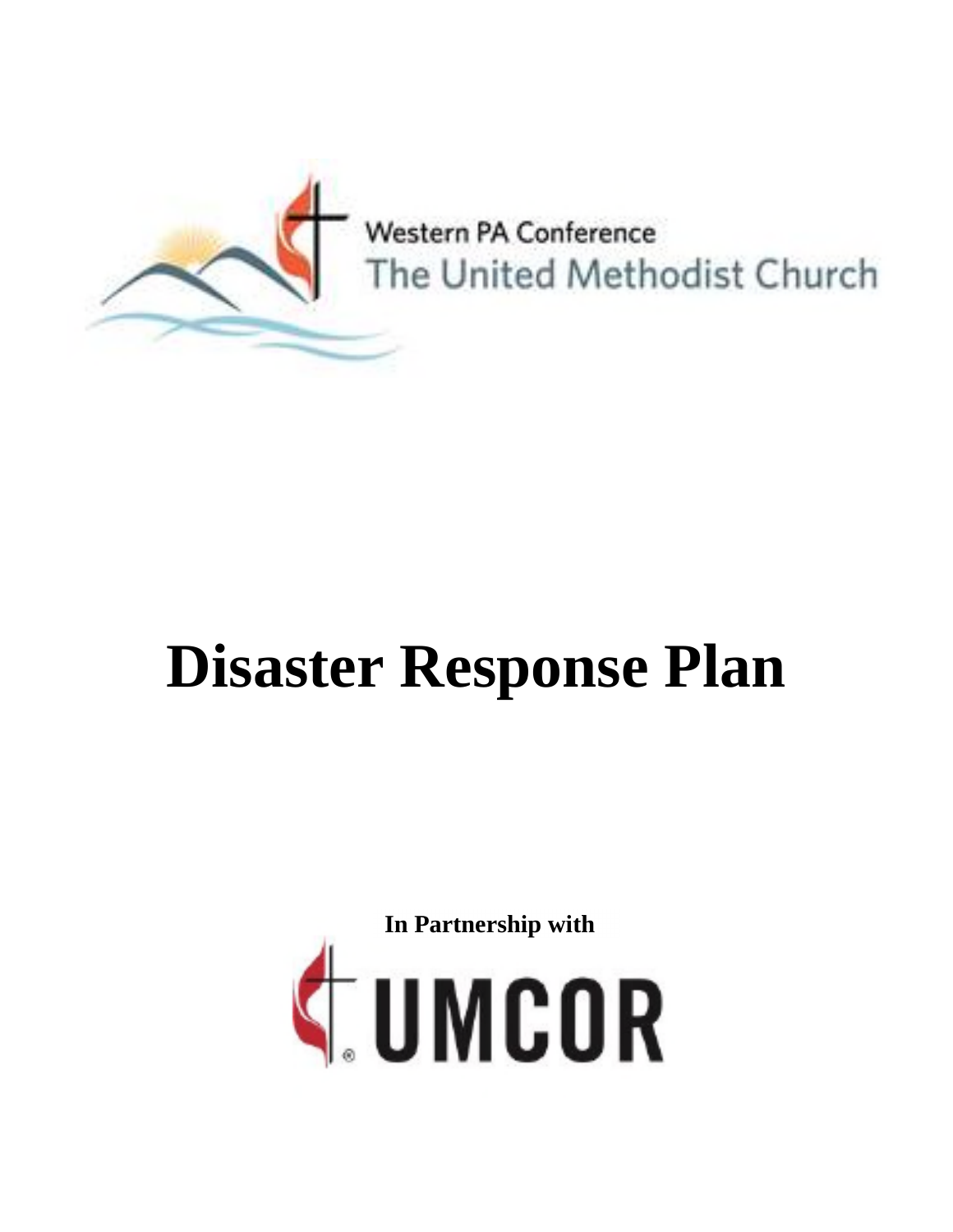# **INDEX**

|       | <b>Section One</b>   | <b>Scope and Purpose</b>                                                                                                                                                                                                                      |     |  |
|-------|----------------------|-----------------------------------------------------------------------------------------------------------------------------------------------------------------------------------------------------------------------------------------------|-----|--|
| I.    |                      |                                                                                                                                                                                                                                               | 3   |  |
| Π.    |                      |                                                                                                                                                                                                                                               |     |  |
|       | A.                   |                                                                                                                                                                                                                                               |     |  |
|       | <b>B</b> .           | Involvement $\cdots$ 5                                                                                                                                                                                                                        |     |  |
|       | C.                   |                                                                                                                                                                                                                                               | 5   |  |
|       | <b>Section Two</b>   | <b>Situation</b>                                                                                                                                                                                                                              |     |  |
| I.    |                      |                                                                                                                                                                                                                                               | 6   |  |
|       | A.                   |                                                                                                                                                                                                                                               | 6   |  |
|       | B.                   |                                                                                                                                                                                                                                               | 6   |  |
|       | $C_{\cdot}$          |                                                                                                                                                                                                                                               | 6   |  |
| Π.    |                      |                                                                                                                                                                                                                                               | 6   |  |
|       | <b>Section Three</b> | <b>Structure and Function</b>                                                                                                                                                                                                                 |     |  |
| I.    |                      |                                                                                                                                                                                                                                               |     |  |
| П.    |                      | District Superintendent TELECONDITION 7                                                                                                                                                                                                       |     |  |
| Ш.    |                      |                                                                                                                                                                                                                                               |     |  |
| IV.   |                      |                                                                                                                                                                                                                                               |     |  |
| V.    |                      |                                                                                                                                                                                                                                               |     |  |
|       | <b>Section Four</b>  | <b>Roles and Responsibilities</b>                                                                                                                                                                                                             |     |  |
| I.    |                      |                                                                                                                                                                                                                                               |     |  |
| П.    |                      |                                                                                                                                                                                                                                               |     |  |
| Ш.    |                      |                                                                                                                                                                                                                                               |     |  |
| IV.   |                      |                                                                                                                                                                                                                                               |     |  |
| V.    |                      |                                                                                                                                                                                                                                               |     |  |
| VI.   |                      | Finance Director manufactured and contact the Director of Tinance Director manufactured and property of the Director of the Director of the Director of the Director of the Director of the Director of the Director of the Di                |     |  |
| VII.  |                      |                                                                                                                                                                                                                                               |     |  |
| VIII. |                      | Conference Chancellor/Legal Counsel<br>10                                                                                                                                                                                                     |     |  |
| IX.   |                      |                                                                                                                                                                                                                                               | 10  |  |
|       | <b>Section Five</b>  | <b>Administration and Logistics</b>                                                                                                                                                                                                           |     |  |
| I.    |                      | General Administrative Funds The Communication of the Contract of Administrative Funds                                                                                                                                                        | -11 |  |
| П.    |                      | 11                                                                                                                                                                                                                                            |     |  |
| III.  |                      | UMCOR and other Church Funds <b>The Channel Contract Contract Church</b> Funds <b>The Church</b> Funds <b>The Church</b> Church The Church The Church The Church The Church The Church The Church The Church The Church The Church The Church |     |  |
| IV.   |                      |                                                                                                                                                                                                                                               |     |  |
|       |                      |                                                                                                                                                                                                                                               |     |  |
| V.    |                      |                                                                                                                                                                                                                                               |     |  |
|       |                      |                                                                                                                                                                                                                                               |     |  |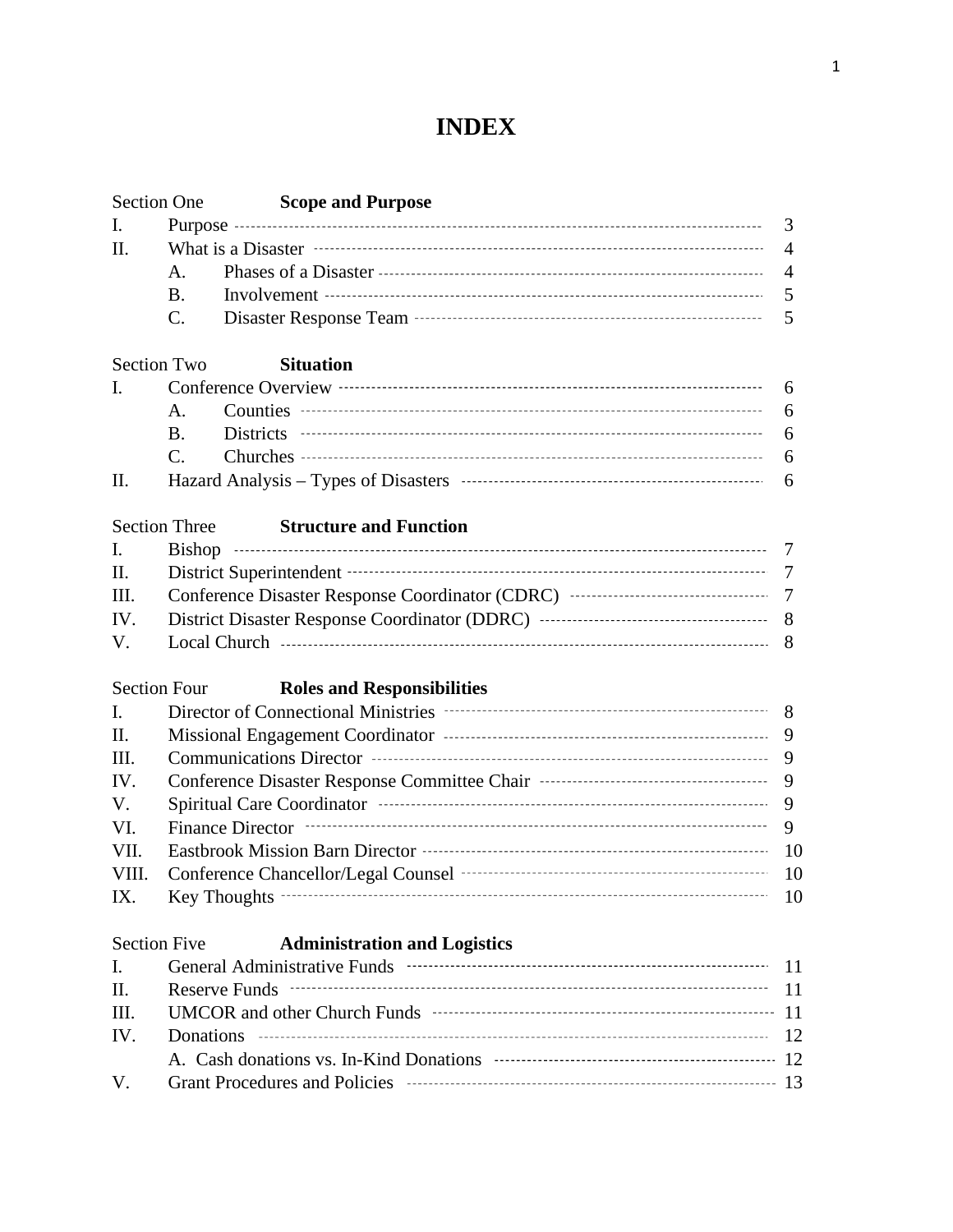# **INDEX Continued**

| VI.                | Types of Grants<br>A. Block Grants<br><b>B.</b> Rebuilding Grants |                                                                |    |  |  |
|--------------------|-------------------------------------------------------------------|----------------------------------------------------------------|----|--|--|
| <b>Section Six</b> |                                                                   | Plan Development and Maintenance <b>With the Contract Plan</b> | 15 |  |  |
|                    | <b>Section Seven</b>                                              |                                                                |    |  |  |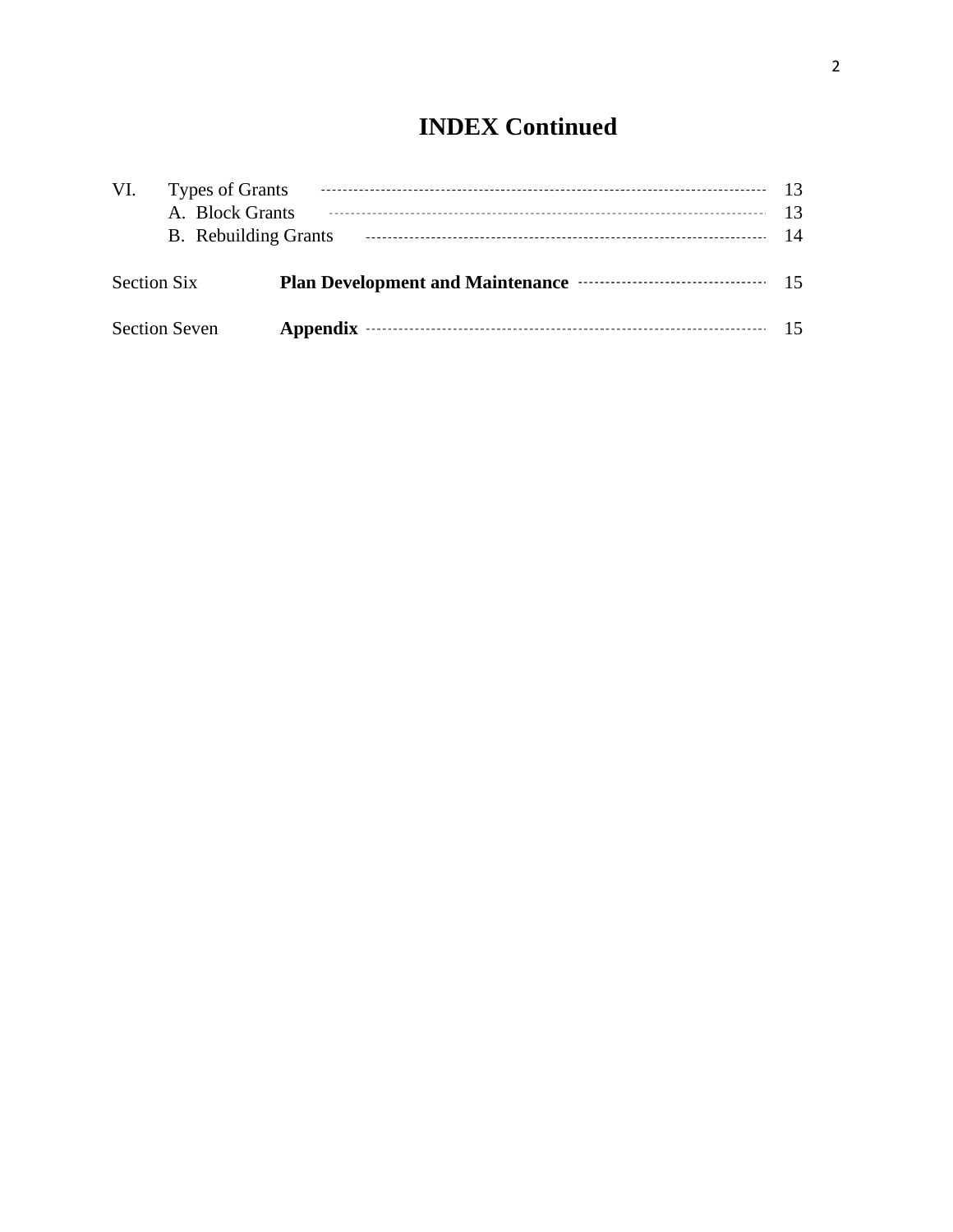#### **SECTION ONE: SCOPE AND PURPOSE**

#### **I. Purpose of Plan**

To have in place, a structure that clearly explains who does what; when and under what circumstances when a disaster strikes within the conference. The conference disaster response plan provides guidelines, suggestions, and specific assignments for various conference personnel who will be involved in the response to a disaster.

The resources available to the local church (i.e. volunteers, money, expertise, etc.) are limited and the need for the connectional system to support and undergird these efforts to alleviate human suffering is necessary. With this in mind, the Western Pennsylvania Conference of the United Methodist Church (WPA) is setting up a structure that will enable the local churches to minister to persons in need as the result of a disaster.

Our purpose:

- To provide immediate relief for human need and to respond to the suffering of persons in our communities caused by natural, civil or man-made disaster.
- To work cooperatively with the appropriate conference units, ecumenical bodies, and interdenominational agencies in the identification of, advocacy for, and assistance with ministries for disaster response.
- To work cooperatively with United Methodist Communications in promotion of the UMCOR Sunday (formerly One Great Hour of Sharing) offering.
- To work with UMCOR to create printed, audiovisual, electronic and other resources to interpret, support and communicate with districts and churches concerning the appeal for help and information related to the disaster response ministry.
- To assist and train district coordinators and local church disaster coordinators to proactively support ongoing issues related to disaster relief.

The goal of the Conference disaster response is to address the physical, social, spiritual and emotional needs of individuals and families through caring ministries. The Conference embraces UMCOR's values for disaster ministry:

- We affirm the dignity and worth of persons by involving them in their own recovery, enabling those affected by disasters to take responsibility for relief and recovery work.
- We deliver aid to people without regard to race, religion, politics, or gender.
- Wherever possible, the Conference seeks to work with other religious and secular organizations to pool resources and avoid duplication of efforts.
- We avoid tying the promise of its relief and development activity to any religious or political viewpoint.
- We welcome the good efforts of countless volunteers, individuals and churches who support us through gifts, prayers and service.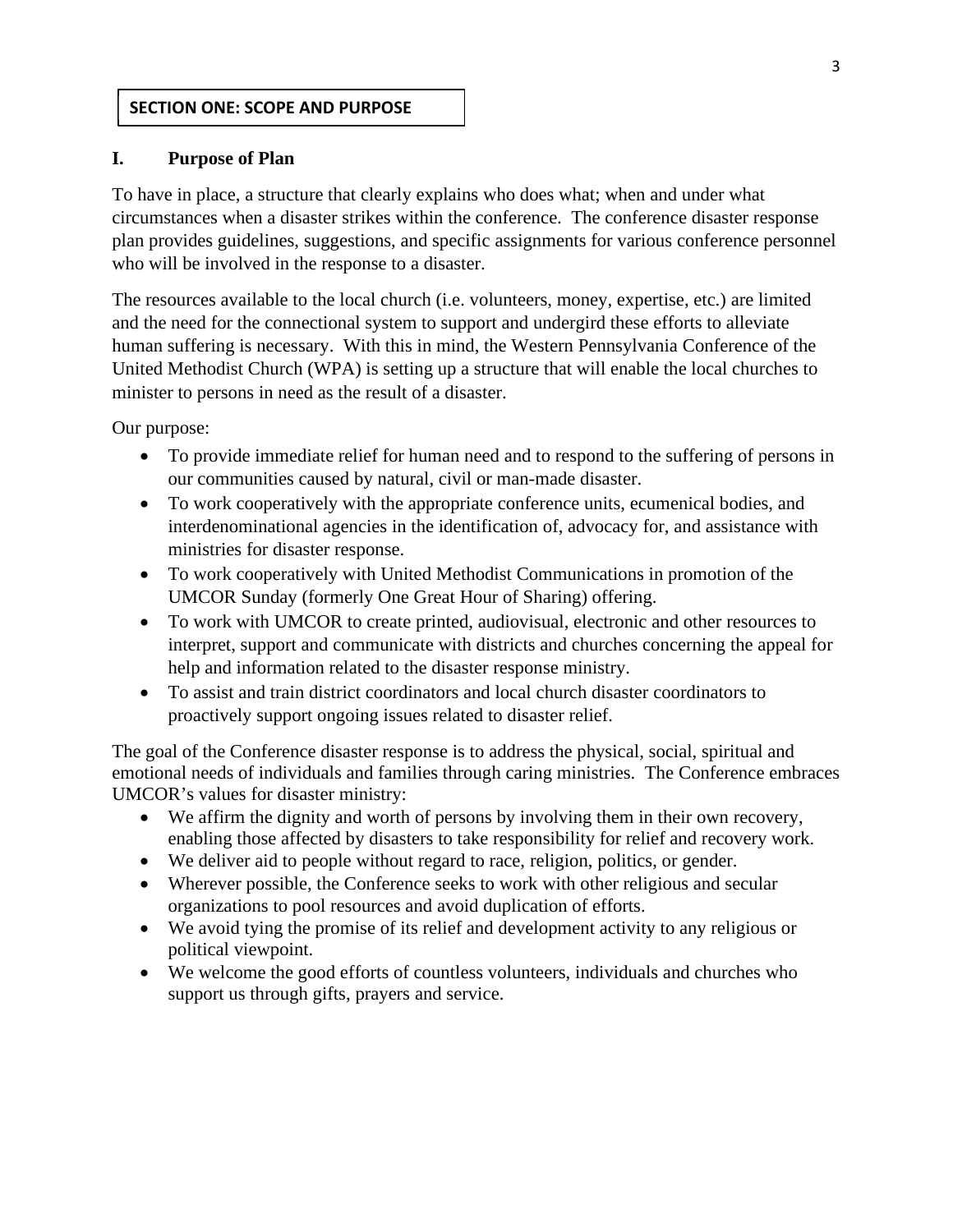#### **II. What is a Disaster?**

A disaster is any specific event which results in overwhelming physical, economic and/or emotional damage to a community. It results in significant harm to people and property, disrupts the normal pattern of living and/or overwhelms a community's ability to respond. There are four levels of disaster that establish how the response plan functions.

- **Low Level** involves a limited number of households; assistance is provided by local churches and districts, with notification to the district superintendent and CDRC.
- **Medium Level** involves an entire community or several scattered communities, assistance provided by organizing district response through the District Disaster Response Coordinator (DDRC), District Superintendent (DS) and the Conference Disaster Response Coordinator (CDRC). Conference Early Response Teams (ERTs) are usually requested at this level. The CDRC may notify and/or request supplies from UMCOR and advance funding if needed.
- **High Level** involves a wide geographic area and requires a massive response by state and national agencies. Disaster response committee organizes a conference-wide response to the crisis and assists districts and local churches. ERTs will be requested by the CDRC, ERTs must wait until affected area is ready and has sent an invitation. The conference will request assistance from UMCOR. The Bishop may request help from other Conferences if the CDRC determines it is needed. The affected area is usually eligible to receive a presidential declaration of emergency and may be eligible for aid from the Federal Emergency Management Agency (FEMA).
- **Catastrophic**  destroys infrastructure, will need ERTs. ERTs must wait until affected area is ready and has sent an invitation. "An event resulting in a large number of deaths and injuries; extensive damage or destruction of facilities that place an overwhelming demand on state and local response resources and mechanisms." As in the High-Level disaster the CDRC and Disaster Response Committee (DRC) organize a conference-wide response to the crisis and assists districts and local churches. The Conference will request assistance from UMCOR. The affected area(s) is usually eligible to receive a presidential declaration of emergency and may be eligible for aid from FEMA.

#### **A. Phases of a Disaster**

There are five phases of a disaster

- Readiness the initial phase of a disaster is a time for planning how to respond and training volunteers (ERTs) that will respond after the disaster occurs.
- Rescue rescue/emergency is the phase that covers the period during and immediately following a disaster. During this phase, public agencies provide emergency assistance to preserve life and property.
- Relief relief immediately follows the rescue/emergency phase and sometimes the two activities may coincide. During the relief phase, work is done to help prevent any further damage from occurring. Families may be allowed to return home at this time or may still be in temporary housing/shelters if homes are significantly damaged. Conference personnel (ERTs) are beginning to assess the damage and the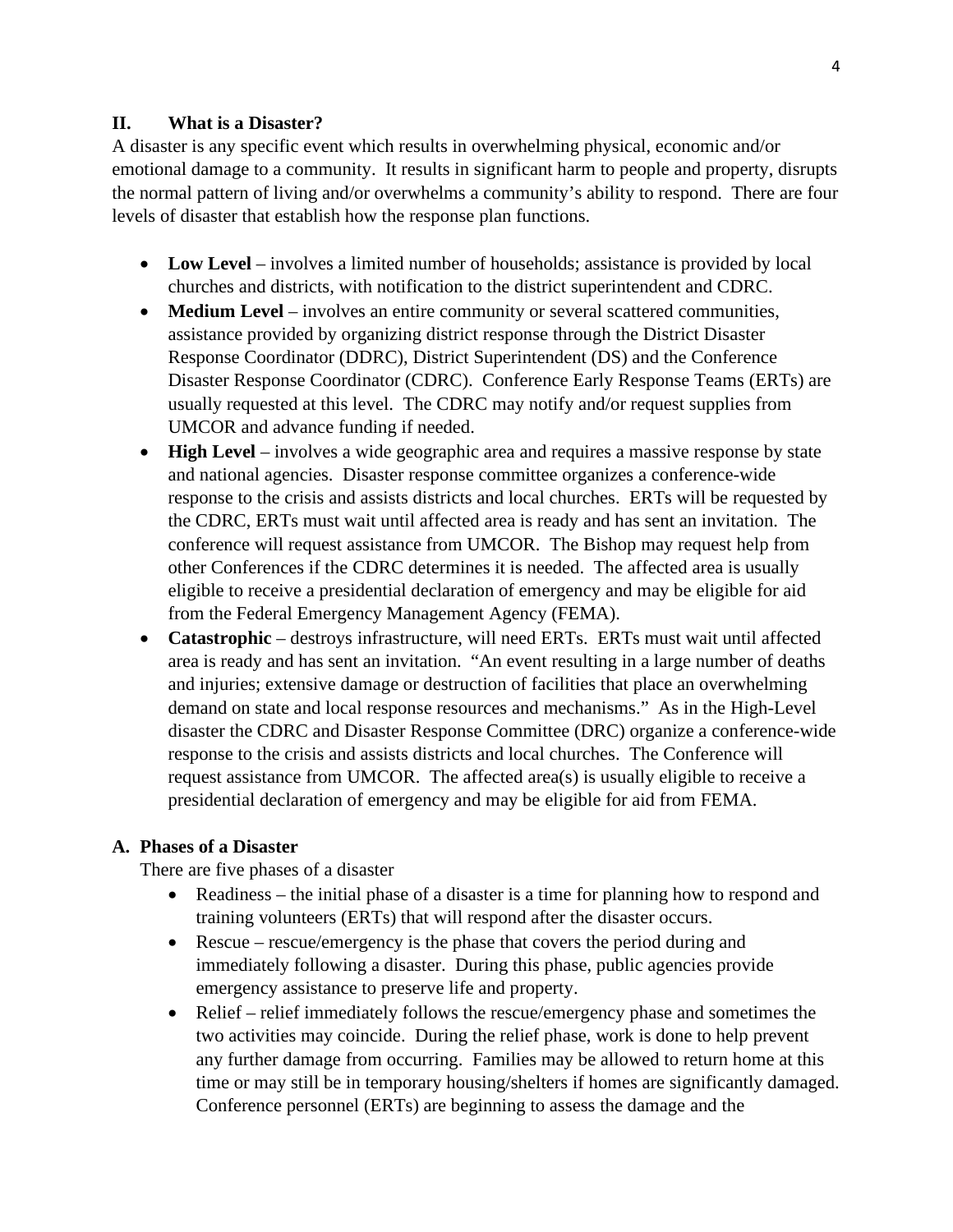conference's ability to respond and provide ling-term assistance if needed. Conference ERTs begin working to prevent further harm and make homes safe, secure and sanitary.

- Recovery recovery follows the time of providing relief work. It continues until all systems return to normal or near normal operation. Short-term Recovery restores vital life support systems to minimum operation conditions. Long-Term Recovery may go on for months – even years – until the entire disaster area returns to its previous condition or undergoes improvement with new features that are less disaster prone.
- Review review occurs after each phase and at the completion of a recovery effort. Participating organizations and agencies come together and discuss what worked well and what did not. From these discussions there is usually a recommendation to the communities on ways to improve response for the next event.

# **B. Individuals or Groups Involved with the Implementation of the Conference Disaster Plan**

There are eight individuals or groups of conference personnel involved with the implementation of a disaster response. The involvement of these seven will depend upon the level of the disaster and activity needed at each phase of a disaster.

- Bishop
- Director of Connectional Ministries (DCM)
- Conference Disaster Response Coordinator (CDRC)
- Missional Engagement Coordinator (MEC)
- District Superintendent (DS)
- Disaster Response Committee (DRC)
- District Disaster Response Coordinator (DDRC)
- Local Clergy

#### **C. Disaster Response Teams**

WPA organizes and sponsors three types of disaster response teams

- Early Response Teams (ERT) fully self-sufficient teams bringing their own tools, food, water and housing, they are trained and supported by the CDRC and the Mission Engagement Coordinator. They provide help in the relief phase to evaluate damage and work to bring homes to a safe, secure and sanitary condition.
- Assessment/Casework Management Team they coordinate initial assessments of damage and recovery needs of families. They also coordinate the material purchase and volunteer teams doing the work.
- Volunteers in Mission (VIM) teams teams trained and supported by the Missional Engagement Coordinator providing help in the recovery phase to bring homes to a habitable condition.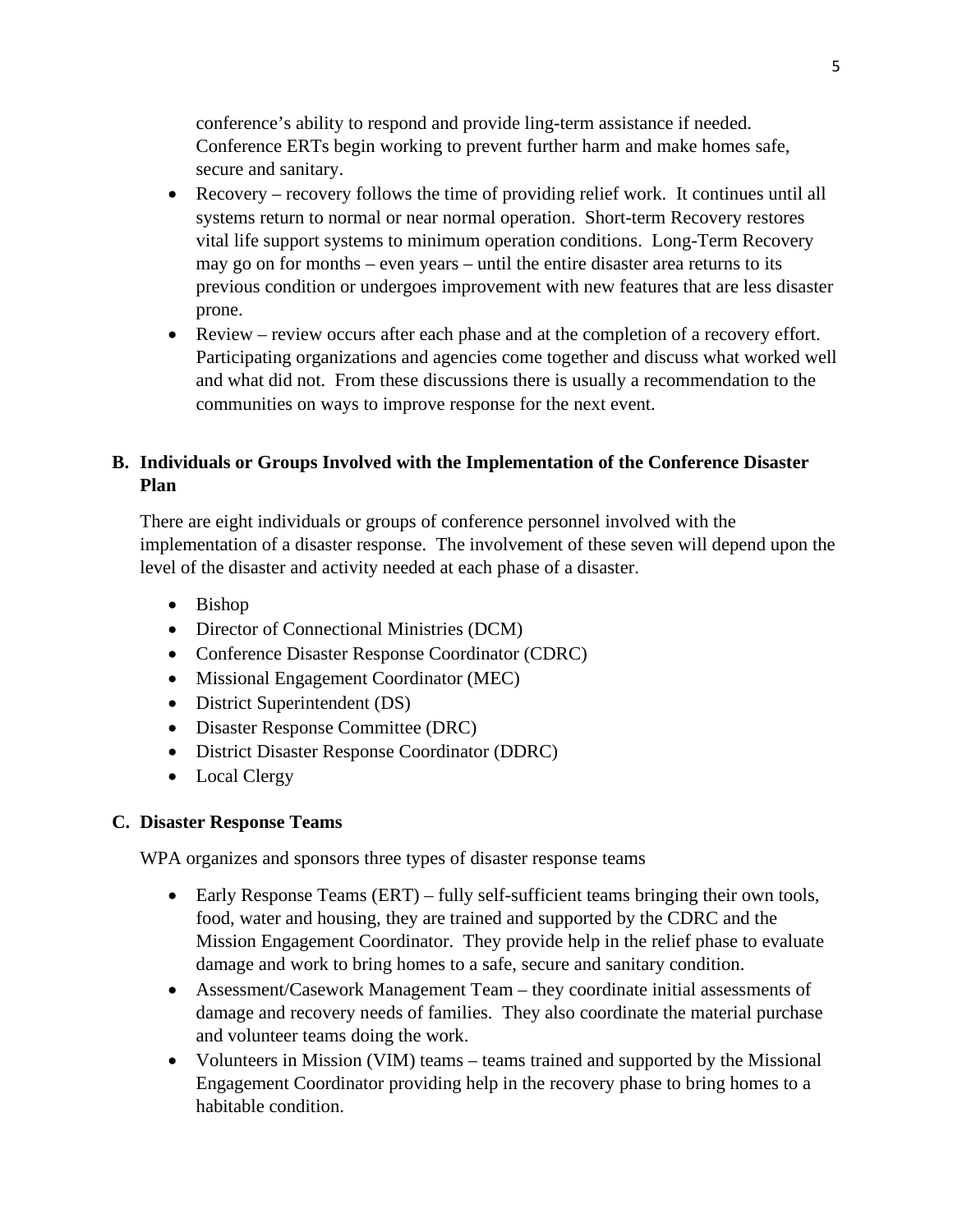#### **SECTION TWO: SITUATION**

#### **I. Conference Overview**

**A. Counties:** There are 26 counties in the WPA Conference:

| 1.  | Allegheny     | 14. | Forest       |
|-----|---------------|-----|--------------|
| 2.  | Armstrong     | 15. | Greene       |
| 3.  | Beaver        | 16. | Indiana      |
| 4.  | Bedford       | 17. | Jefferson    |
| 5.  | <b>Butler</b> | 18. | Lawrence     |
| 6.  | Cambria       | 19. | McKean       |
| 7.  | Cameron       | 20. | Mercer       |
| 8.  | Clarion       | 21. | Potter       |
| 9.  | Clearfield    | 22. | Somerset     |
| 10. | Crawford      | 23. | Venango      |
| 11. | Elk           | 24. | Warren       |
| 12. | Erie          | 25. | Washington   |
| 13. | Fayette       | 26. | Westmoreland |

**B. Districts:** There are 10 districts in the WPA Conference:

| 1. | <b>Butler</b>  | 6.  | Greensburg |
|----|----------------|-----|------------|
| 2. | Connellsville  | 7   | Johnstown  |
| 3. | Erie-Meadville | 8.  | Kane       |
| 4. | Franklin       | 9.  | Pittsburgh |
| 5. | Indiana        | 10. | Washington |
|    |                |     |            |

**C. Churches:** There are approximately 810 churches within the boundaries of the WPA

#### **II. Hazard Analysis – Types of Disasters**

- **Natural Disaster:** storms, earthquakes, floods or other natural phenomena
- **Technical Disaster:** carelessness, accidental, or intentional abuse of the environment
- **Economic Disaster:** sudden loss of income due to shifts in the local economy
- **Civil Disaster:** riots or civil disturbances in a community
- Accident: traffic accidents, fires, or other tragic occurrences with broad implications
- **Man-made Disaster:** acts of violence or any intentional act that results in physical, emotional and/or spiritual crisis for a community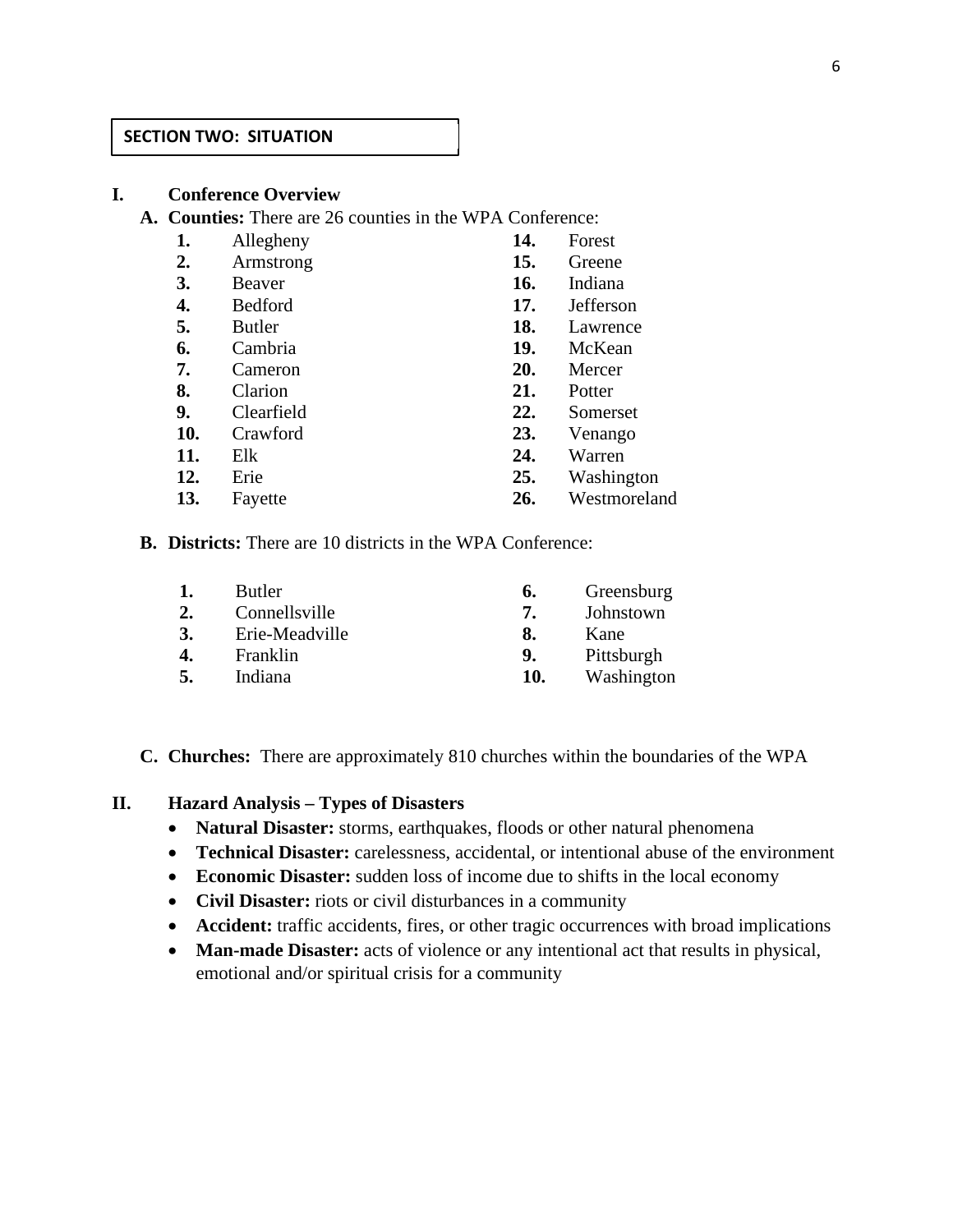#### **SECTION THREE: STRUCTURE AND FUNCTIONS**

This is the Western Pennsylvania Conference version of the "Incident Command System" (ICS) used by most fire and law enforcement officials at all levels of government. You can review the government version of the ICS, by going to the FEMA website for complete instructions: www.fema.gov/training and search for NIMS courses.

#### **I. BISHOP RESPONSIBILITES:**

- Will consult with Conference Disaster Response Coordinator to determine the need for UMCOR involvement.
- Request Bishop's appeal and/or UMCOR assistance as appropriate.
- Assist in preparation of statement through the Communications Director.

#### **II. DISTRICT SUPERINTENDENT RESPONSIBILITIES:**

- Notify Conference and District Disaster Response Coordinators.
- Notify Conference Communications Director.
- Notify the Director of Connectional Ministries.

Should resources be beyond what the church and district can provide the Conference Disaster Response Coordinator shall dispatch a team to evaluate the damage. This should include the Conference Disaster Response Coordinator, the District Disaster Response Coordinator, the Conference Missional Engagement Coordinator, Bishop, District Superintendents, pastors or designees of the effected churches and the Conference Communications Director.

#### **III. CONFERENCE DISASTER RESPONSE COORDINATOR RESPONSIBILITIES:**

- Contact the Bishop.
- Contact the District Superintendent.
- Coordinate an assessment team to physically review the disaster area as soon as safety permits. CDRC should also know at that time to what extent resources from the church are going to be available.
- Notify the Conference MEC, particularly if assistance from VIM teams can be utilized.
- Contact the Conference Communications Director.

If the Conference Disaster Response Coordinator is a Clergyperson, the bishop may relieve the pastor of her/his local church duties, with pay, and arrange for a temporary substitute to fill in until s/he returns.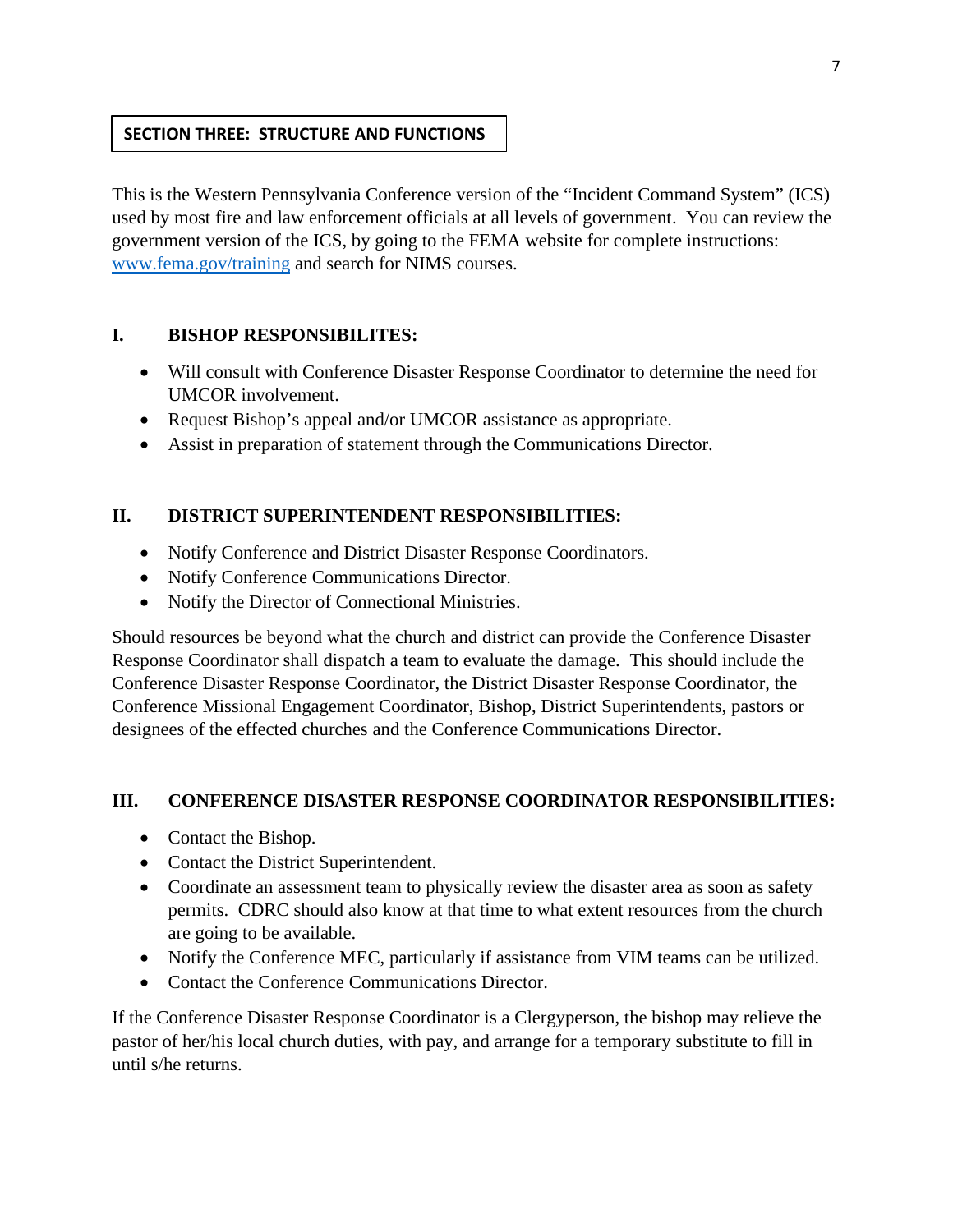#### **IV. DISTRICT DISASTER RESPONSE COORDINATORS RESPONSIBILITIES:**

- Notify other District Coordinators if needed (with Conference Disaster Response Coordinator permission).
- Share the responsibility for contacting churches in the affected area.
- Contact Conference Disaster Response Coordinator with the information gathered.
- Notify the Missional Engagement Coordinator with information gathered.
- Notify the contact with the local township, municipal, borough, or city Emergency Management Coordinator. Each Municipality in the Commonwealth of Pennsylvania is required to have a local coordinator. The purpose of this action is to give the local government a contact person for the church.
- Notify Conference Communications Director. All persons involved will be informed that the Conference Communications Director is the office which will handle all official press releases.

# **V. LOCAL CHURCH RESPONSIBILITIES:**

Each local congregation should have a Church Disaster Response Coordinator. This person would be responsible for the church and implementing church policies when a disaster strikes. Each church should also have a Deputy Disaster Response Coordinator; this can be SPRC chair, Mission Chair, or the Ad Council chair. The contact information for this person is to be sent to the District Office with a copy forwarded to the District Disaster Response Coordinator.

- Assess the general situation and physical needs of the people in the affected area Notify the District Superintendent and the District Disaster Response Coordinator
- Provide specific needs assessments of any damage to churches or parsonages within 24 hours if possible
- Refer all media requests regarding the Bishop's or the annual conference's responses to the Communication Director

#### **SECTION FOUR: ROLES AND RESPONSIBILITIES**

#### **I. DIRECTOR OF CONNECTIONAL MINISTRIES RESPONSIBILITIES:**

- Assist the Conference Disaster Response Coordinator in any way possible.
- Assist the Bishop and District Superintendents in any way possible.
- Assist the Communications Director in any way possible.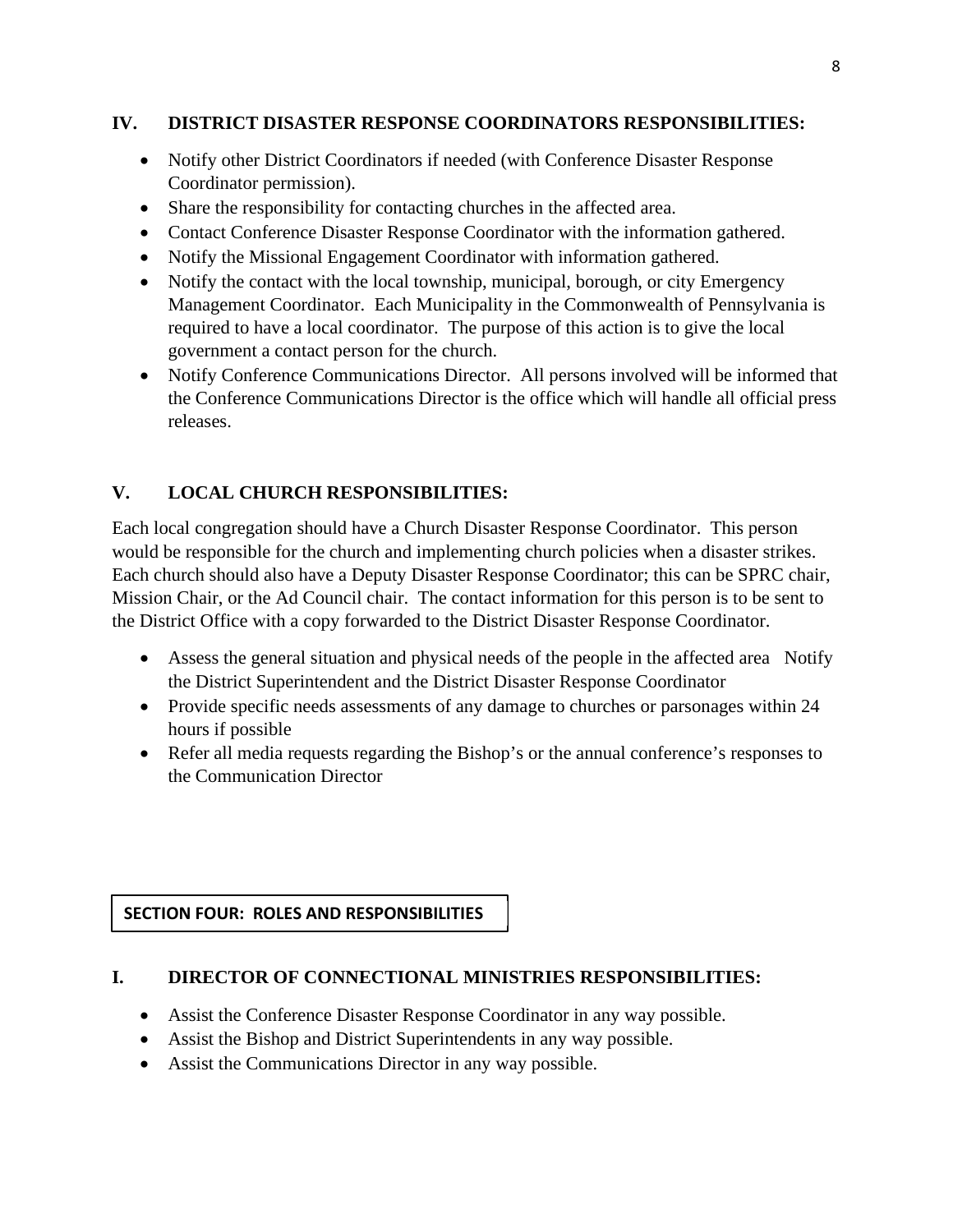#### **II. CONFERENCE MISSIONAL ENGAGEMENT COORDINATOR (MEC)**

- Supervise staff and District staff to oversee the Administrative Support for the incident.
- Maintain and make contact with persons who are willing to assist in disaster work.
- Consult with District and Conference Disaster Response Coordinators to find out where resources are most needed.
- Work with Communications Director to assist with press releases on how and any way volunteer and resources will be needed.

#### **III. COMMUNICATIONS DIRECTOR**

- Gather information about the event.
- Coordinate releases both externally and internally, prepare public statements for release by the Bishop.
- Prepare media kits for the press.
- Prepare information on how to give resources and funds to the project.
- Train and advise support staff on how to handle calls by those manning telephones, maintain files and media information on the event.

# **IV. CONFERENCE DISASTER RESPONSE COMMITTEE CHAIR RESPONSIBILITES**

- The Conference Disaster Response Coordinator is the chair of the Committee. He/she is the point of contact for coordinating disaster response and disaster related efforts at the conference level.
- It will be the responsibility of the Western Pennsylvania Conference to make annual training available to the District Disaster Response Coordinators and others who would be involved in disaster work.
- A copy of a Disaster Coordinators list will be updated regularly and distributed to each District Superintendent, and Disaster Response Coordinator.

# **V. SPIRITUAL CARE COORDINATOR**

- Spirituality is an essential part of humanity and as such, every person can benefit from spiritual care in time of disaster.
- The Spiritual Care Coordinator's primary responsibility is to offer a listening presence that says the church cares.
- Attempt to reduce the terrible aloneness survivors feel and to connect survivors with long-term disaster recovery systems.
- Gather information and provide support and information about the recovery process and available services.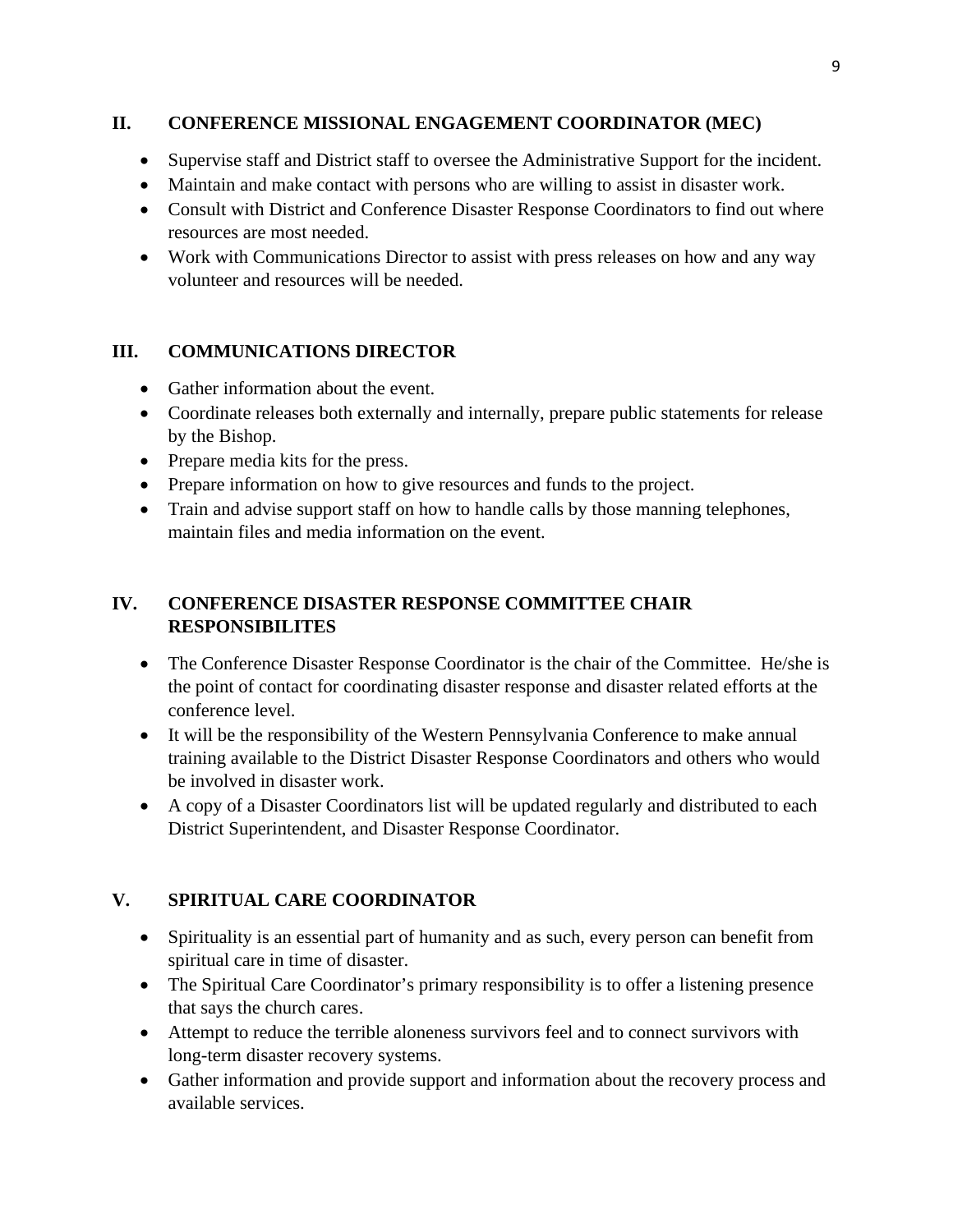## **VI. FINANCE DIRECTOR**

- Maintain adequate records of the disaster response income and expenditures.
- The existing Conference voucher system will be used to record and track expenditures.
- The Finance Director has the authority to designate a person or persons to sign vouchers.
- The CDRC will also keep adequate records of purchases and expenditures for audit trail purposes.
- The Finance Director is ultimately responsible for the record keeping.

# **VII. EASTBROOK MISSION BARN DIRECTOR**

- Provide centrally located warehousing and logistical support for receiving and distribution of donated and purchased supplies.
- Provide coordination of disbursements and receiving of supplies with ecumenical and government agencies.

# **VIII. CONFERENCE CHANCELLOR/LEGAL COUNSEL**

- Provide information on liability for legal implications.
- Review statements and releases for legal implications.
- Provide a list of other lawyers to be contacted if s/he cannot be contacted or is out of the area.

# **IX. KEY THOUGHTS:**

- **The Conference Disaster Response Team members are not First Responders. They do not rescue or engage in lifesaving work requiring specialized training and certifications.**
- The community "owns" the disaster.
- However, it is important to establish a United Methodist Church Presence, to continually assess needs and to have a coordinated response to the disaster.
- The Bishop, Director of Connectional Ministries and the Communications Director are the only persons authorized to speak to the media regarding the annual conference's damages from, or our response to a disaster. If a reporter asks about district or annual conference damages your response should be:
	- o I want to make sure we give you the most accurate and up-to-date information. Our Communications Director can best help you. If you give me your contact information, deadline and topic you are calling about they will return your call as soon as possible.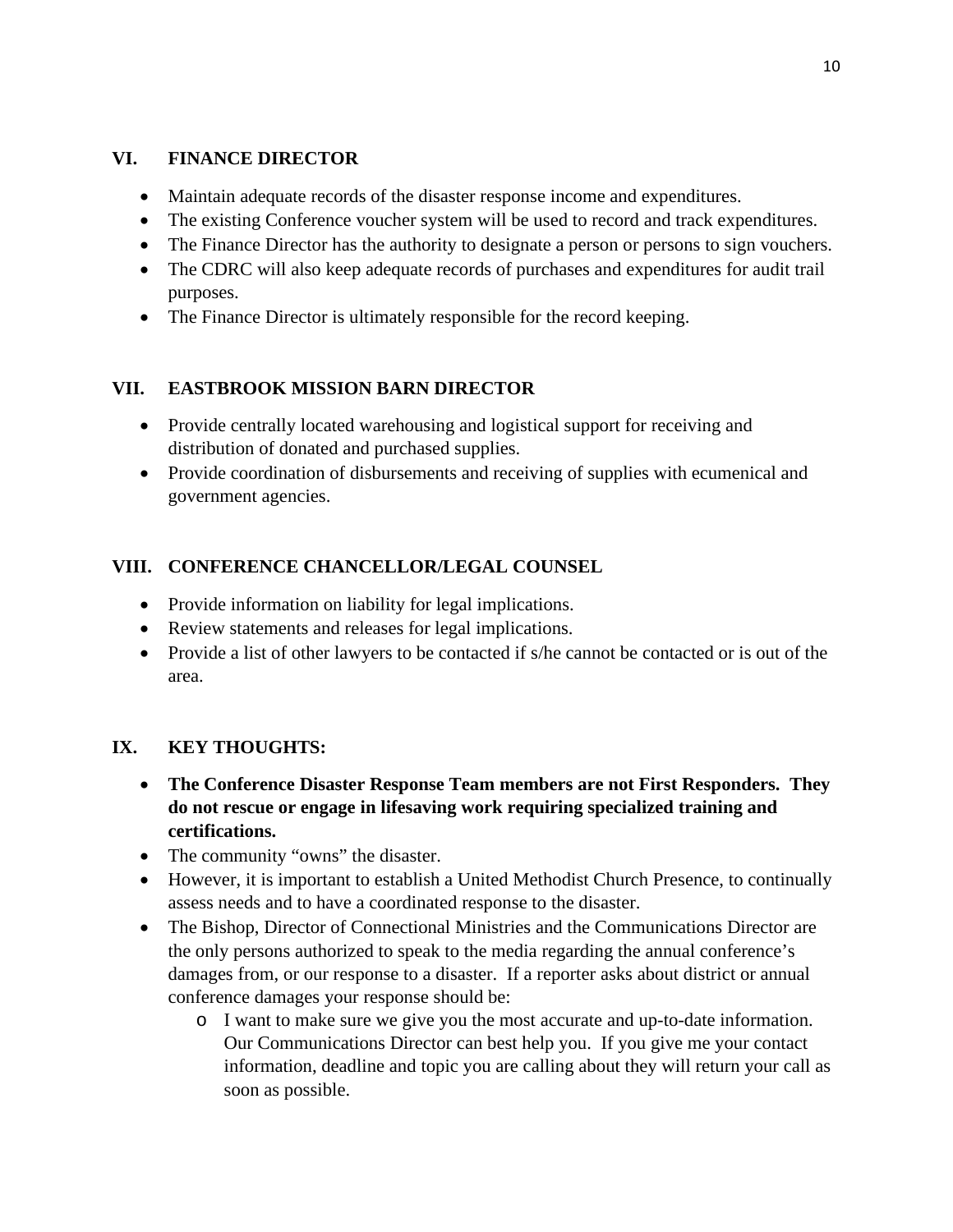Complete a Media Inquiry sheet and contact the Communications Director, Director of Connectional Ministries, District Superintendent or District Disaster Response Coordinator as soon as possible.

#### **SECTION FIVE: ADMINISTRATION and LOGISTICS**

Disaster Response Funds for/from the Conference fall into three categories: General Administrative Funds, Reserve Funds and UMCOR funds as requested by the Bishop.

#### I. **General Administrative Funds**

The General Administrative Fund is used for the following:

- Regular administrative expenses of the committee, not associated with any particular disaster including travel/mileage expenses
- Material and equipment used for/with disaster relief in general
- Disaster training including conferences, workshops, etc.

#### II. **Reserve Funds**

The DRC provides guidelines to expedite the relief effort, which are designed to explain the limits of available assistance. All monies raised for disaster relief will be made available for the relief effort until either the funding runs out or requests are no longer submitted.

All funds collected through the Bishop's appeal or direct contributions will be used to assist in current disasters within the bounds of the Western Pennsylvania Conference. This fund will be used both for grants and administrative costs associated with disaster relief. When collections exceed the demands of a current crisis, the remaining funds will be used for future disasters. Excess funds collected specifically for disasters within the Western Pennsylvania Conference shall be used only with the approval of the DRC. Excess funds collected specifically for disasters within the Western Pennsylvania Conference will not be used beyond those bounds without the recommendation of the DRC and the expressed approval of the Bishop and the Cabinet. Such expenditures may only be made when a crisis of overwhelming magnitude strikes which exhausts all church appeals and which demands a moral decision to commit funds designated for local use.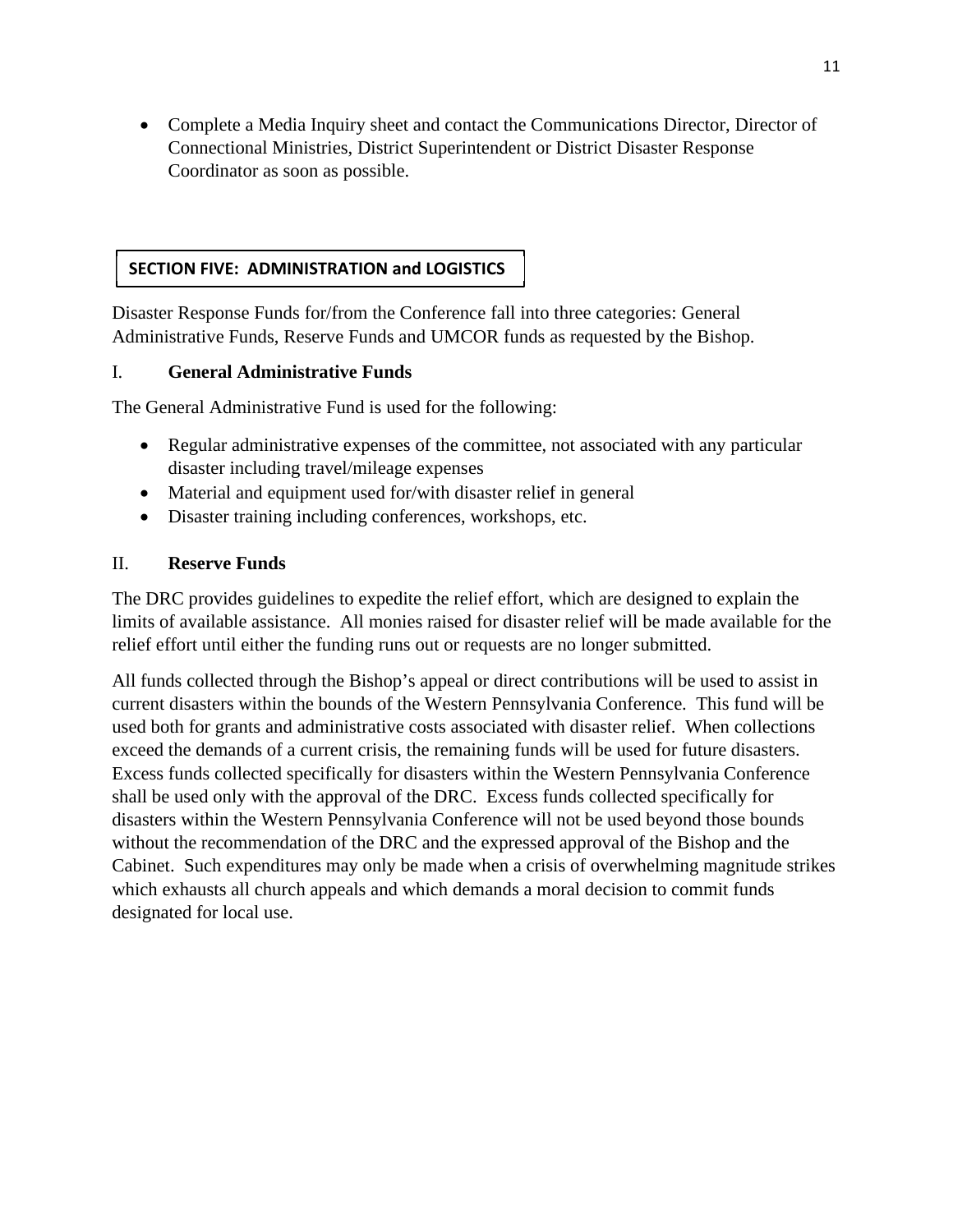#### III. **UMCOR and other Church Funds**

The Conference will establish a system for receiving UMCOR funds as requested by the Bishop. As a general agency of the church, UMCOR may not enter a conference without the invitation of the Bishop and involvement of the conference in a leadership role. UMCOR serves as a channel through which the resources of the UMC can assist local ministries.

All UMCOR grants are provided with the understanding that the conference money will be used first, before UMCOR money is expended. It is also assumed that UMCOR funds are needed only if projected recovery costs will exceed funds available within the affected conference, including any money raised through special conference appeals for the disaster. UMCOR money is to be used in addition to conference resources, not in place of them.

All requests for UMCOR funds must be accompanied by a proposed budget outlining how disaster money is to be spent. The exception is the request for the initial grant which can be provided upon request of the Bishop. However, the initial grant amount must be shown in the budget when written. A budget must accompany further requests for funds. Given the fluid nature of disaster, during the early weeks the budget will be revised as the picture of need emerges. Please see the UMCOR Funding Policies and Guidelines for details on requesting UMCOR funds and the process for the ultimate close out of a disaster.

### IV. **Donations – Cash Donations vs. In-Kind Donations:**

Donation management is a complex process which must be carefully planned before the process begins. Donation management begins when the phone is answered and a donor makes the offer or asks the question, "What do you need?" Properly responding to the offer and question will result in better donation management in disaster relief efforts. Please remember that a record must be made of every donation, including: name, address, phone number, amount of the donation, and use preference.

An individual at the Conference level should be designated as Donation Coordinator and provide regular reports to the Conference Disaster Response Coordinator and the Conference Treasurer's office.

Cash donations are usually the best help in a disaster situation. However, it is common for individuals, businesses, and community organizations to offer food, clothing, clean up items and building materials. These gifts are called "in-kind" donations. Some of these "in-kind" gifts may be badly needed, but they often arrive in huge quantities. When unnecessary and inappropriate supplies descend on a disaster area, it can become another disaster in and of itself. Never ask for nor accept donations of clothing.

The position of the conference is that cash donations are preferred over in-kind donations. Cash donations will always be accepted. The conference does not have to accept in-kind donations.

Donations of in-kind gifts should be strongly encouraged to contact UMCOR at the Sager-Brown Center in Baldwin, LA to ascertain if the in-kind gift is needed. Note: individuals and churches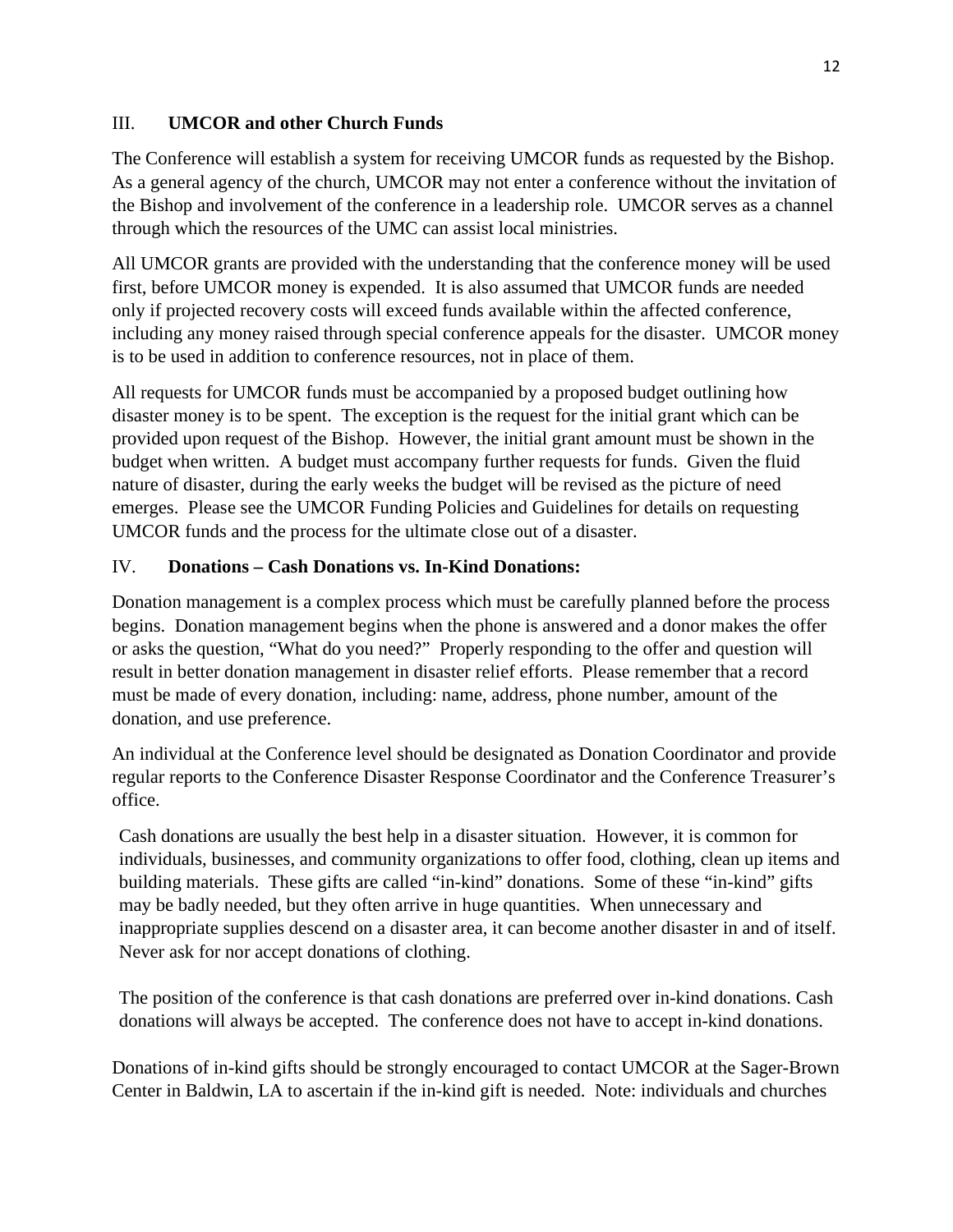collecting goods for a particular disaster are expected to pay the cost of transporting those goods to the Sager-Brown Center. It is appropriate to tell donors to send their in-kind gifts to another recognized agency in disaster relief such as the Salvation Army or Goodwill.

# V. **Grant Procedures**

Quickly evolving disaster response operations require considerable flexibility in disbursing money. Paper trails and good accounting are essential for all transactions. While conference procedures must be followed, a way must be established to dispense funds rapidly. In disaster situations, survivors cannot wait until the end of the month for checks to be issued. The responsibility for disaster response spending rests on the Disaster Response Committee and Conference Disaster Response Coordinator.

The Conference Disaster Response Committee:

- Sets the limits of grants
- Approves block grants
- Considers all waivers

Once the limits of funding are set, the District Superintendent and his/her Case Manager has approval for approving household grants within the affected areas. Only when a request exceeds a specified limit with the DR Committee become involved to help determine if the request will be honored. The pastor shall be an important link in the assistance effort. District Superintendents are urged to keep the need for direct involvement in the relief effort before their pastors.

# **Policies**

The Disaster Response Committee must approve any exceptions to policy in advance. The following policies apply:

- Duplicate grants are discouraged.
- Who can apply? ALL individual households.
- Who can make the request? Local pastor, church committee, DS, designated agent or the Bishop.
- DRC
- The Conference Treasurer's office will authorize disbursement of all funds.
- A letter will accompany the check which will identify the fiscal agent and the expectations of the expenditure of funds. A quarterly report will be given to the CDRC indication how funds have been disbursed.

# VI. **Types of Grants**

# A. **Block Grants**

Block grants are used by local churches, organizations, and agencies to:

• Provide direct relief to the survivors of disasters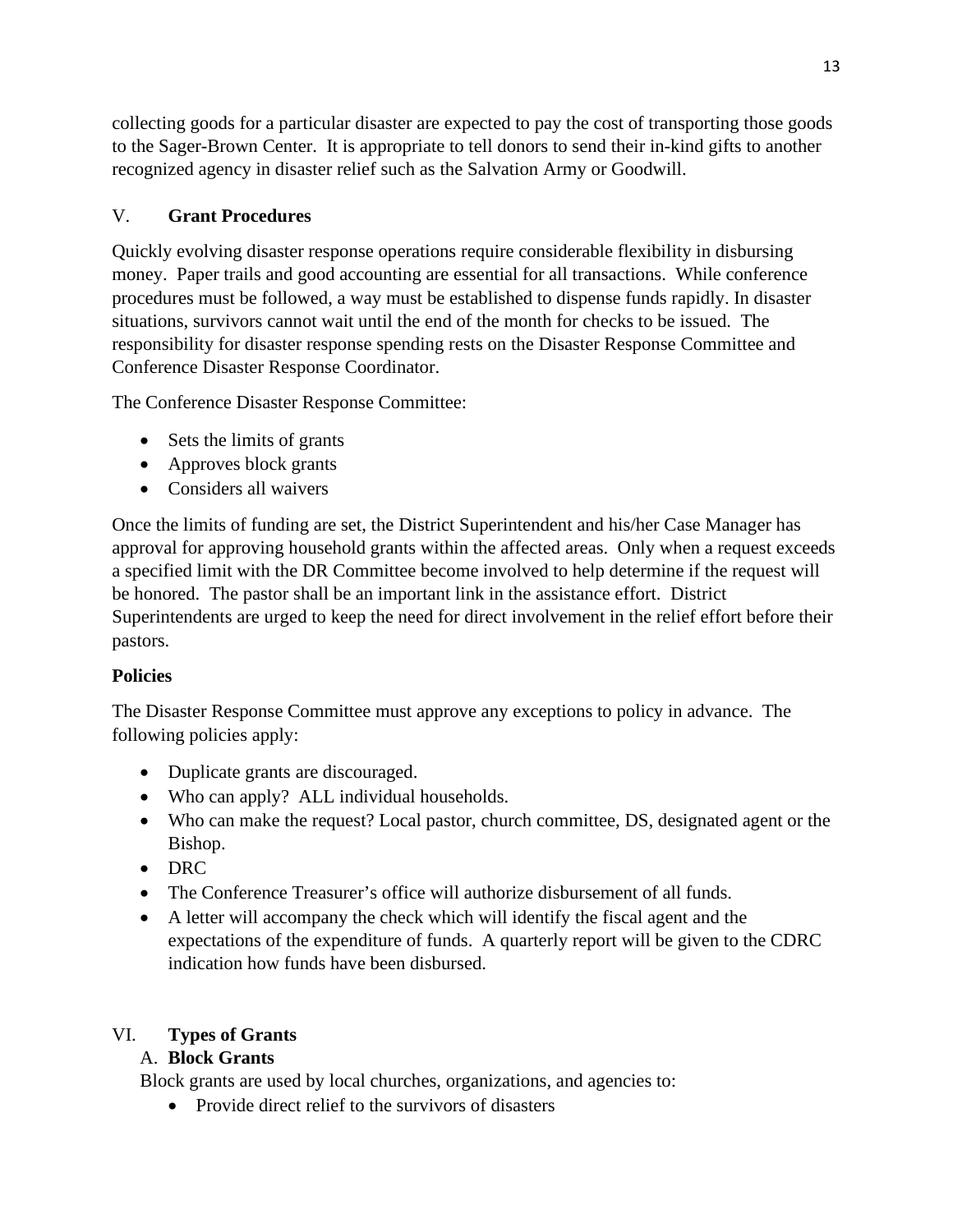- Administrative overhead
- Direct relief as the situation dictates

Unless previous arrangements are made, grant funds remaining after the relief effort ceases will be returned to the Disaster Response Committee. The system of recapture must be clearly explained to the recipient prior to grant approval. The following conditions for the use of grant monies are:

- 1. Monies will be spent following the funding policies and guidelines established by UMCOR. They are as follows:
	- Designated funds can **only** be used in the named disaster.
	- Designated funds can be used in the humanitarian recovery effort except these funds can never be used for the repair or rebuilding of disaster-damaged church property.
	- Designated funds will be used in a manner consistent with United Methodist disaster response guidelines – in an appropriated way for disaster need throughout the disaster area regardless of a person's race, color, economic status or religious affiliation.
- 2. An accurate accounting of all expenditures of monies is expected on a quarterly basis and is to be sent to the Conference Disaster Response Coordinator of the Western Pennsylvania Conference of the United Methodist Church.
- 3. When all conference monies have been spent, a final accounting will be given indicating how all monies from the recipient organization have been spent.
- 4. Funds may be transferred to the local account of recipient. Remaining funds will be returned to this conference upon the dissolution of the recipient organization. A grant may be made on a permanent basis with no expectation for return of funds.

# B. **Rebuilding Grants**

Rebuilding grants are provided to individual households for rebuilding or repair of structures damaged as a result of the disaster. The fund may be used to purchase building materials.

Requirements:

- The pastor/designee completing the form must personally inspect the damage or verify that the recipient is a disaster survivor.
- Grants are awarded on the basis of household, rather than per family. Multiple families living in the same household shall be considered to be one household.
- Check with the Red Cross or FEMA before submitting a rebuilding grant.

*Note: A Conference grant will reduce the amount of money the household receives from other agencies if it is a duplicate benefit.* 

- If a household receives welfare or food stamps, make checks out to creditors or merchants rather than the household.
- Grants will not exceed \$3,000.00 per household, unless approved by the Disaster Response Committee. Waivers may be requested.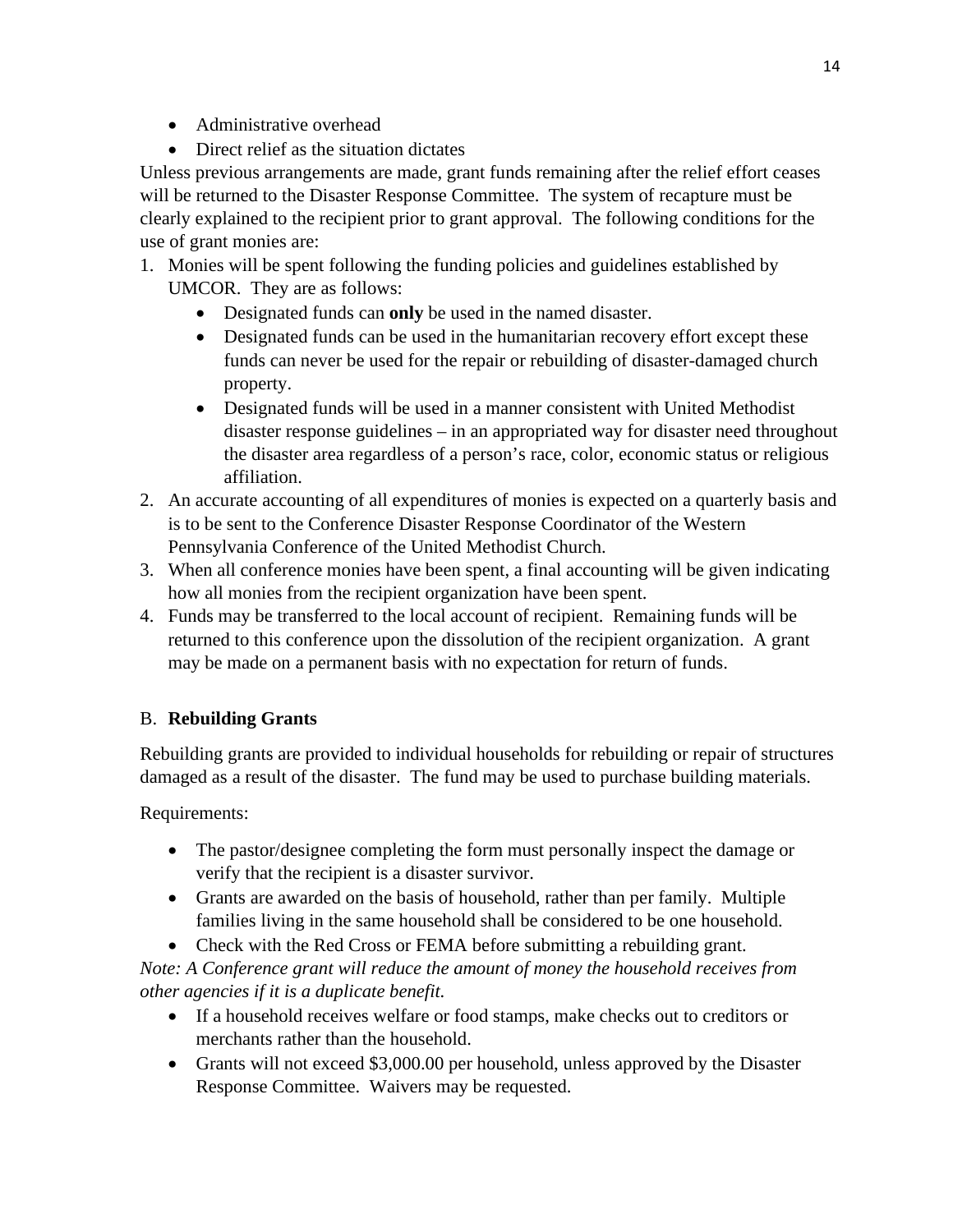- The grant may be supplemented by a grant to a volunteer team assisting the household.
- The Disaster Response Committee or the designated Long-Term Recovery Committee (LTRC) will assign the control number.
- Checks are sent in the care of the minister who completed the application.
- Whenever possible, checks will be made out to the vendor or institutions to which the money is owed.

#### **SECTION SIX: Plan Development and Maintenance**

The Disaster Response Committee will:

- Prepare and maintain this conference disaster plan as a part of our disaster response responsibilities.
- Receive and review recommendation for change of this plan and make sure the changes are published to all positions in the plan.

Miscellaneous:

- A copy of this plan will be available through the conference office.
- We will establish a page on the conference web site that will have copies posted of the conference plan and any other material created by this committee to assist the local church response in disasters.

#### **SECTION SEVEN: APPENDIX**

There are many private and church groups plus numerous state and federal agencies organized to respond to disasters. The definitions of the following acronyms will help disaster response workers understand the sponsorship and scope of work of some of the more common organizations and agencies involved in disaster response.

**ARC:** American Red Cross

**CWS:** Church World Service. This is the relief arm of the National Council of Churches. It is also an umbrella for the disaster work of participating denominations.

**DRC:** Disaster Response Committee. It is used within this plan to refer to the Western Pennsylvania Conference of the United Methodist Church Disaster Response Committee.

**FEMA:** Federal Emergency Management Agency. FEMA coordinates the Federal Response Plan, which brings together federal agencies with responsibility in disaster assistance to state and local communities. Most help is for the repair of infrastructure, i.e. bridges, roads and river channels. Individual assistance to homeowners is in the form of lowinterest loans administered by the Small Business Association. The Individual and Family